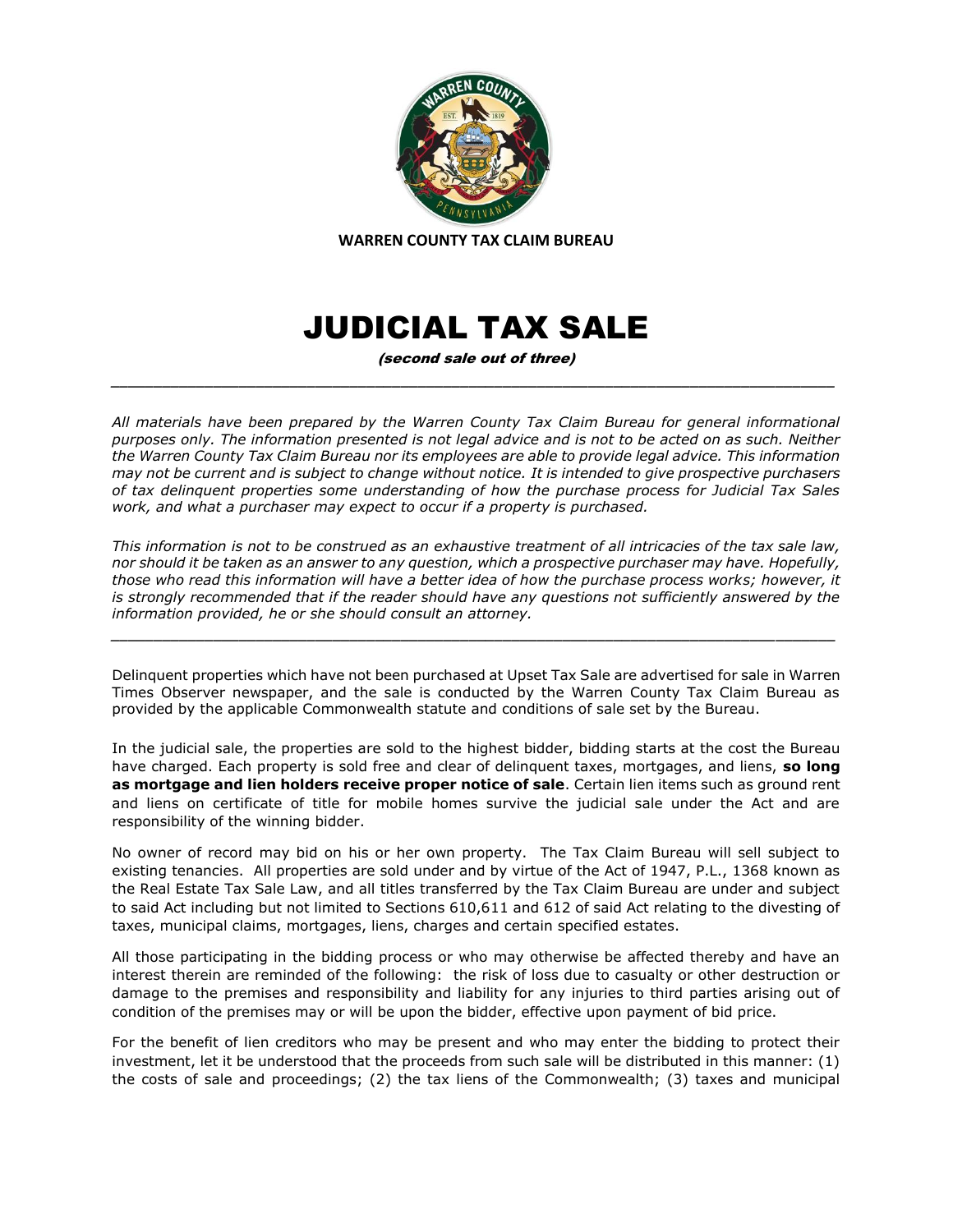

claims and costs due thereon; (4) lien holders in the order of their priority; and (5) any balance remaining to the real owner at the time of sale.

There are a few situations that prospective purchasers should be aware of:

1. The fact that a property is advertised for sale in the newspaper does not mean that the property will be exposed for sale on the day of the sale. Delinquent owners may file bankruptcy and/or parties in interest may not be properly notified, some may even pay all the delinquent taxes to remove them from the sale. The sale of these properties may be continued to a later date.

2. If a property is purchased at the Judicial Sale, the delinquent owner may still go to court to contest the sale of his or her property. Frequently, delinquent owners claim that they failed to receive proper notice of the sale. If the court finds that this is true, the sale is set aside, and the purchaser gets his/her money back.

3. Prospective purchasers at tax sales should be aware that they can consult with an attorney prior to the sale to get more detailed information concerning what they may expect in purchasing properties. Of key importance is to learn the rights of tax delinquents to challenge the sales in court.

4. The existence of a Federal Tax Lien creates a 120-day right of redemption in favor of the federal agency. This entitles the federal authorities to purchase the property within 120 days of the sale from the successful bidder at the bid price. Therefore, bidders are cautioned to refrain from any altering of the premises by improvement or demolition during this redemption period.

## **If you are interested in purchasing a property at the Judicial Sale, please do the following:**

1. You may inspect a copy of the list at the bureau after the court orders that the judicial sale shall be held. The list is also printed in the Warren Times Observer at least 30 days before the sale, and will be available online at warrencopa.com/tax-claim.

2. Know the Map/Parcel number and description of all properties in which you have an interest.

3. The judicial sale usually occurs in May or June. The exact time and date may be available as early as April. Thus, you can telephone the Bureau at 814-728-3415 to get this information. Tax sale list will be available on the county website as soon as proper filing with the courts is complete. (warrencopa.com/tax-claim)

4. Registration is required. Please visit warrencopa.com/tax-claim to find the Registration forms and affidavit.

5. The bidding begins when each property is called and identified by the auctioneer.

6. You are free to bid on more than one property if you so desire.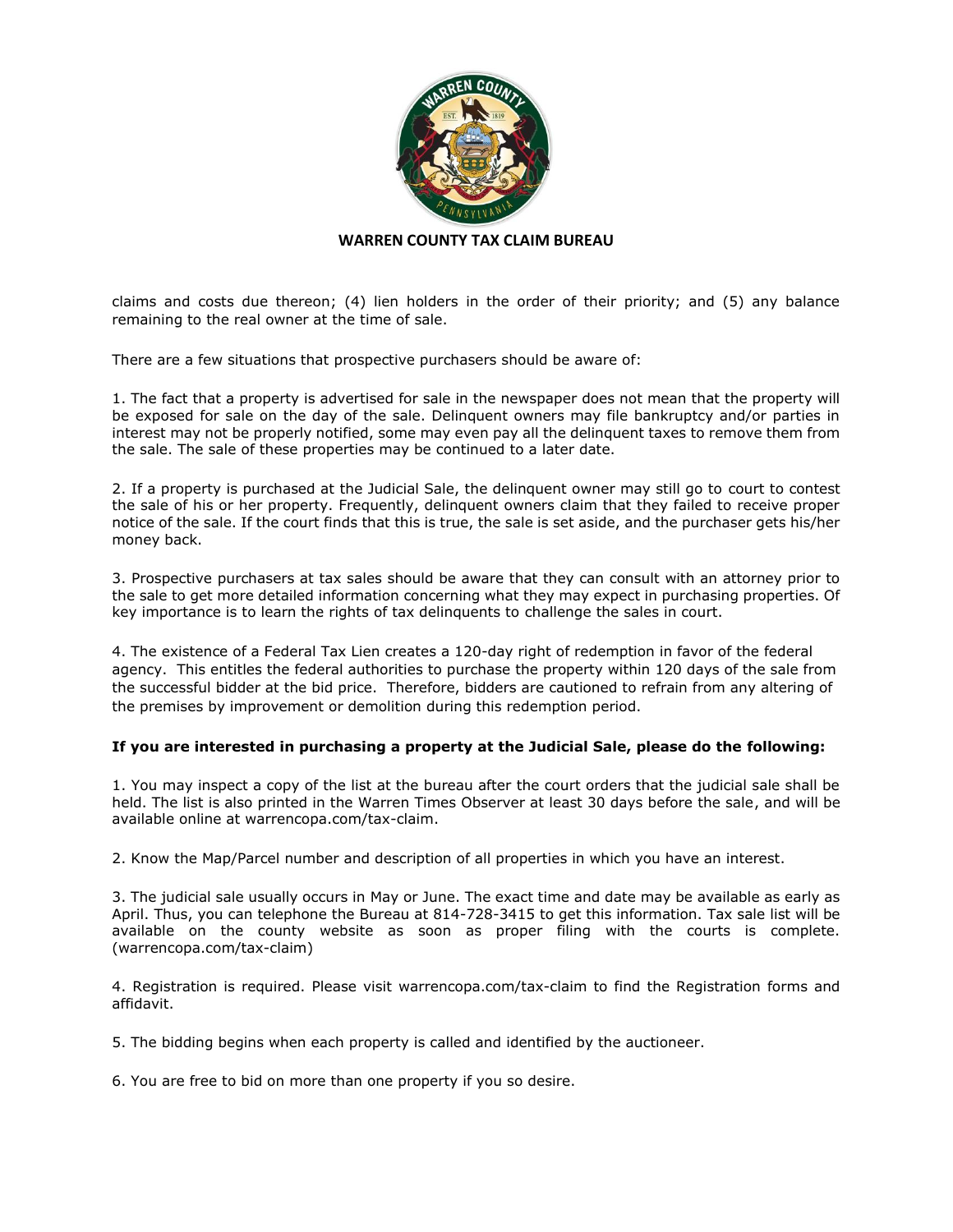

8. Purchasers should consult with their attorney regarding the advisability of a title search on the purchased property to avoid possible risks associated with a potential defect in the title to the purchased premises.

**Disclaimer:** Note that action taken by a property owner, the Courts, Government Agencies and/or the Tax Claim Bureau may result in deleting a listed property from the Judicial Tax Sale at any time.

The purpose of the Sale is to offer properties to the highest bidder. The initial bid must equal the fixed Judicial Price. In addition to the Judicial price, purchaser must pay the realty transfer tax, preparation of the Deed, Recording Fee, and the UPI fee, all of these fees are incorporated into the opening bid price. These must be paid as follows: **PAYMENT in FULL** must be made on all property(s) sold **immediately after winning**. The auction will stop, and we will then process a receipt and gather your information. The purchaser on a successful bid shall have Cashier's Checks, Certified Checks, or Money Orders payable to the TAX CLAIM BUREAU, cash is also accepted. You will not be allowed to leave and come back with payment.

**Pay only by: Cashier's checks, certified checks money orders, or cash**. The Tax Claim Bureau will issue a deed to the purchaser. The deed will not contain any warranty, either general or special. **It will take 3 to 6 months for the deed to be issued**.

The Bureau will sell the property as described on the dockets in the Tax Claim Bureau and the Bureau makes no representation or warranty as to the description nor will the Bureau make any survey on the property.

Note that land title insurance companies may elect not to insure the title of judicially sold properties. Buyers should consult legal counsel concerning the title and the advisability of bringing a court action to Quite Title. All properties are sold under and by virtue of the ACT OF 1947, P.L. 1368, as amended, known as the "Real Estate Tax Sale Law".

All titles transferred by the Tax Claim Bureau are under and subject to the said Act. Payment of taxes any time prior to the sale will take precedence over the Tax Claim Bureau's Sale, thus voiding the sale. All properties are sold subject to existing occupancy, payment of Registry fees, Municipal or Governmental claims not paid out of the Sale Price and any other liens which must be paid by the purchaser. The Bureau reserves the right to participate or not to participate in any post-sale litigation.

The following additional conditions are new as of December 21, 1998: Section 619.1 1. A successful bidder shall be required to provide certification to the Bureau that the person is not delinquent in paying real estate taxes to any taxing authorities where the property is located and that the person has no municipal utility bills that are more than one year outstanding. We will have the certification available the day of the sale. This will be done after winning the auction. 2. As used in this section, the following terms shall have the following meaning:

"**Certification"** shall mean proof via receipts of paid taxes and municipal utility bills within the jurisdiction or a notarized affidavit by the bidder evincing payment of such real estate taxes and municipal utility bills."**Municipal Utility Bills"** shall mean for services provided by a utility which is